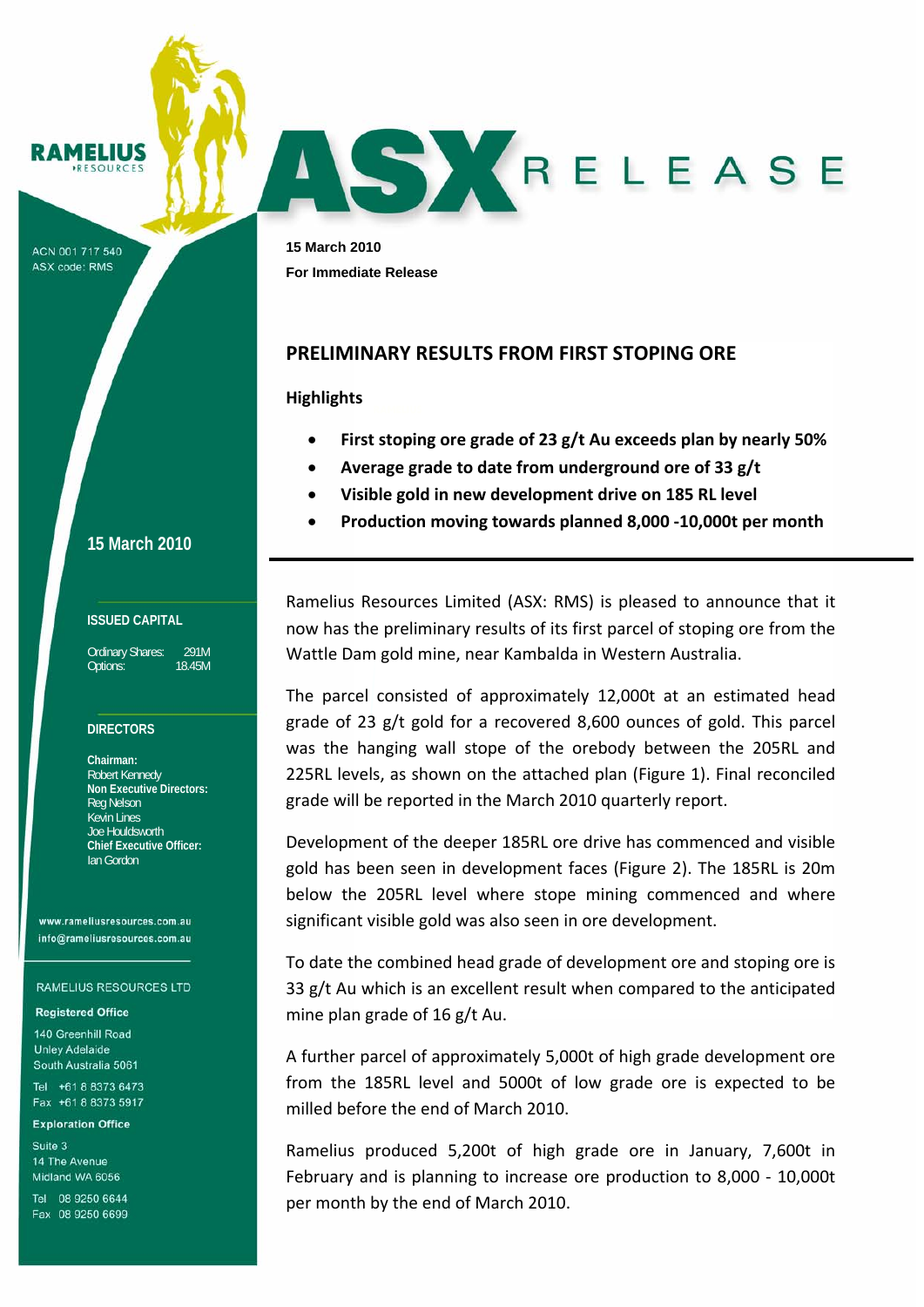

Ramelius currently holds approximately A\$70 million in cash and gold bullion and has no debt.

**For further information contact:**

**Ian Gordon Chief Executive Officer Ramelius Resources Limited Mob: 0448 330 160**

**Mr Duncan Gordon Investor Relations Adelaide Equity Limited Mob: 0404 006 444**